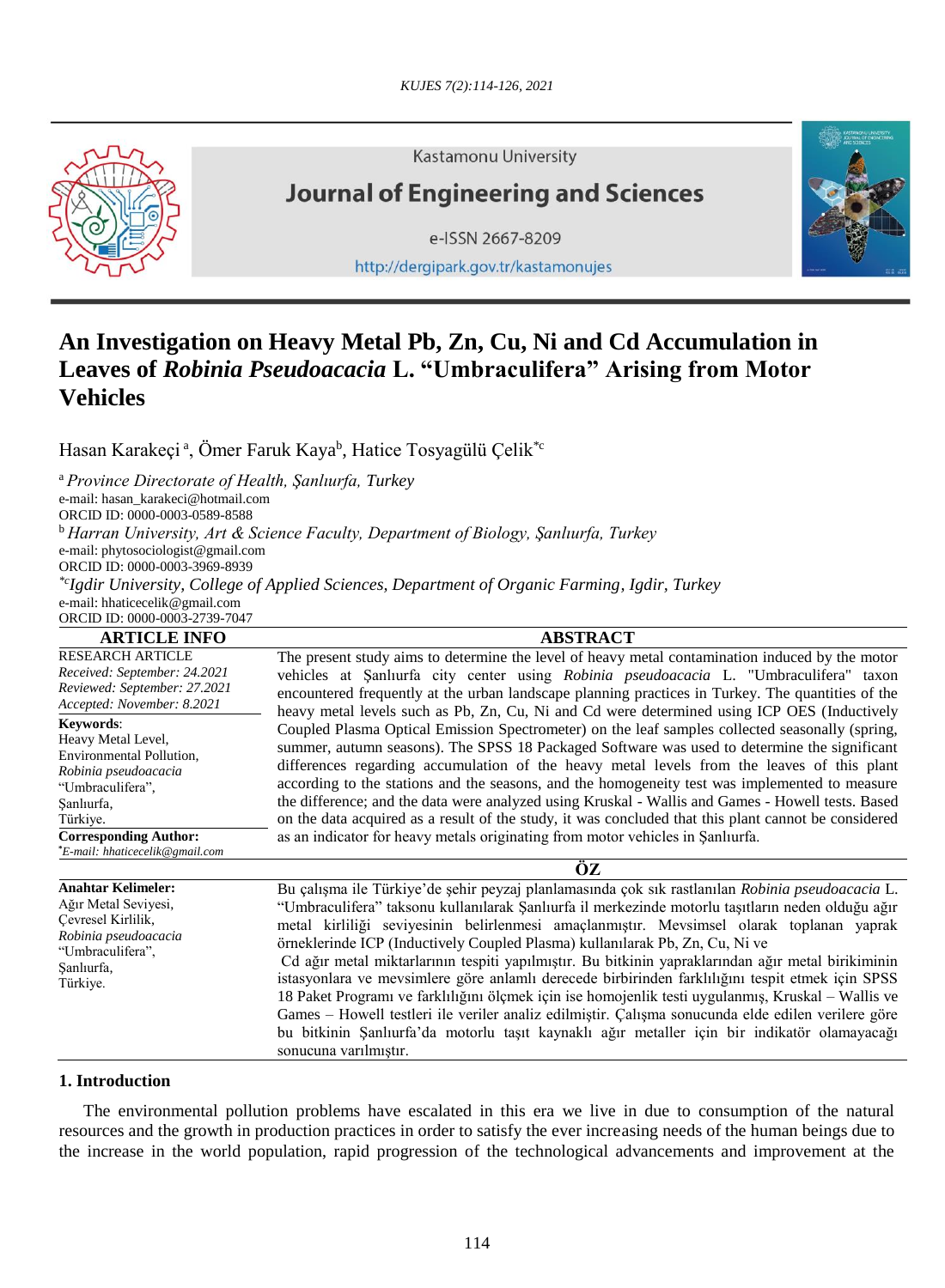standards of living. Therefore, nowadays the pollutants have diversified, especially in developing countries due to development of the industry [1].

Such pollutants emanate from the mining practices, highway traffic, use of fossil fuels, incineration of garbage, use of pesticides and fertilizers, burning of coal for heating purposes and industrial operations, and the municipal waste [2, 3].

Considered to be one of the anthropogenic activities inducing environmental pollution, the vehicle traffic is the primary source of highway pollution [4]. Characteristics such as the exhaust gases, wear of car tires, number and types of cars, fast or slow progress of traffic, etc. leads to contamination by heavy metal such as Cd, Cu, Ni, Pb and Zn on the roadsides [2, 5]. Especially the plants planted for landscaping purposes, especially in the traffic islands, are considered to be most affected by such pollution. The volume of the traffic and the distance to the roadside are the most important factors affecting heavy metal accumulation in plants.

Although the heavy metals are defined as the elements that present metallic properties and have atomic number greater than 20 [6, 7], recently the term "heavy metal" is used to denote any metal and metalloids or semi-metals characterized by potential toxicity to the environment and living organisms [8].

According to WHO [9], 1998 protocol, the metals that are stable and have density greater than 4.5  $g/cm<sup>3</sup>$ , and in some cases, the metalloids are denoted as heavy metals. According to WHO [10], Cd (Cadmium), Pb (lead) and Hg (mercury) are the heavy metals that have highest impact on human health. Cobalt (Co), copper (Cu), chromium (Cr), iron (Fe), magnesium (Mg), manganese (Mn), molybdenum (Mo), nickel (Ni), selenium (Se) and zinc (Zn), on the other hand, are considered as the basic nutritional (micronutrients) elements in terms of many biochemical and physiological functions. Insufficient intake of such elements through food causes ailments such as lack of food or lack of vitamins.

It is a fact known for a long time that the plants accumulate trace elements from the atmosphere and are used in various sampling studies, especially because they offer cost-efficient information about environmental quality with the advantage of easy sampling. For this, especially mosses, lichens, herbs, agricultural products, ornamental plants and various tree species are used. [2, 11-15]. The trees are rather used for detecting the heavy metal pollution in the environment. The reasons for such use include more usable biological material, species identification, ease of application and sample collection, and the ubiquity of some species that make it possible to cover large areas [2].

*Robinia pseudoacacia* L. "Umbraculifera" has been used in many national and international studies as a heavy metal bio-indicator [3, 13, 16-23].

Furthermore, this plant is one of the plants denoted as bio-monitor in determining the heavy metal pollution. [13, 21, 23-26].

Upon reviewing the studies that investigated the potential bio-indication and phytoremediation characteristics of 9 different tree species planted for landscaping along the arterial streets at the downtown areas in central Europe [23], it has been determined that *Betula pendula* and *Robinia pseudoacacia* species are ideal and cost-efficient in terms of phytoremediation.

Accordingly, the fact that it is currently used for landscaping on roadsides with heavy traffic density also makes it extremely suitable plant sample for performing heavy metal measurements.

It is estimated that this plant, originating from Central and North America, was introduced to the Anatolia by the foreign railroad companies engaged with laying of railroad tracks during the Ottoman Empire era and was planted around the railroad stations, road slopes and embankments in order to stop the erosion. In addition to the parks, the plant is especially used at the central refuges and curbsides by the municipalities in Turkey. One of the primary reasons for preference of this plant is that it does not obstruct the sight of the vehicles travelling on the urban roads, thus avoiding any probable accident due to the extremely high body height from the ground to the crowning [27].

The present study aimed to determine the heavy metal pollution induced by motor vehicles in the areas where said plant is used for landscaping purposes at Şanlıurfa city center area, taking into consideration the notion that this plant acts as bio-indicator in terms of heavy metals.

#### **2. Material and Method**

**Study Area**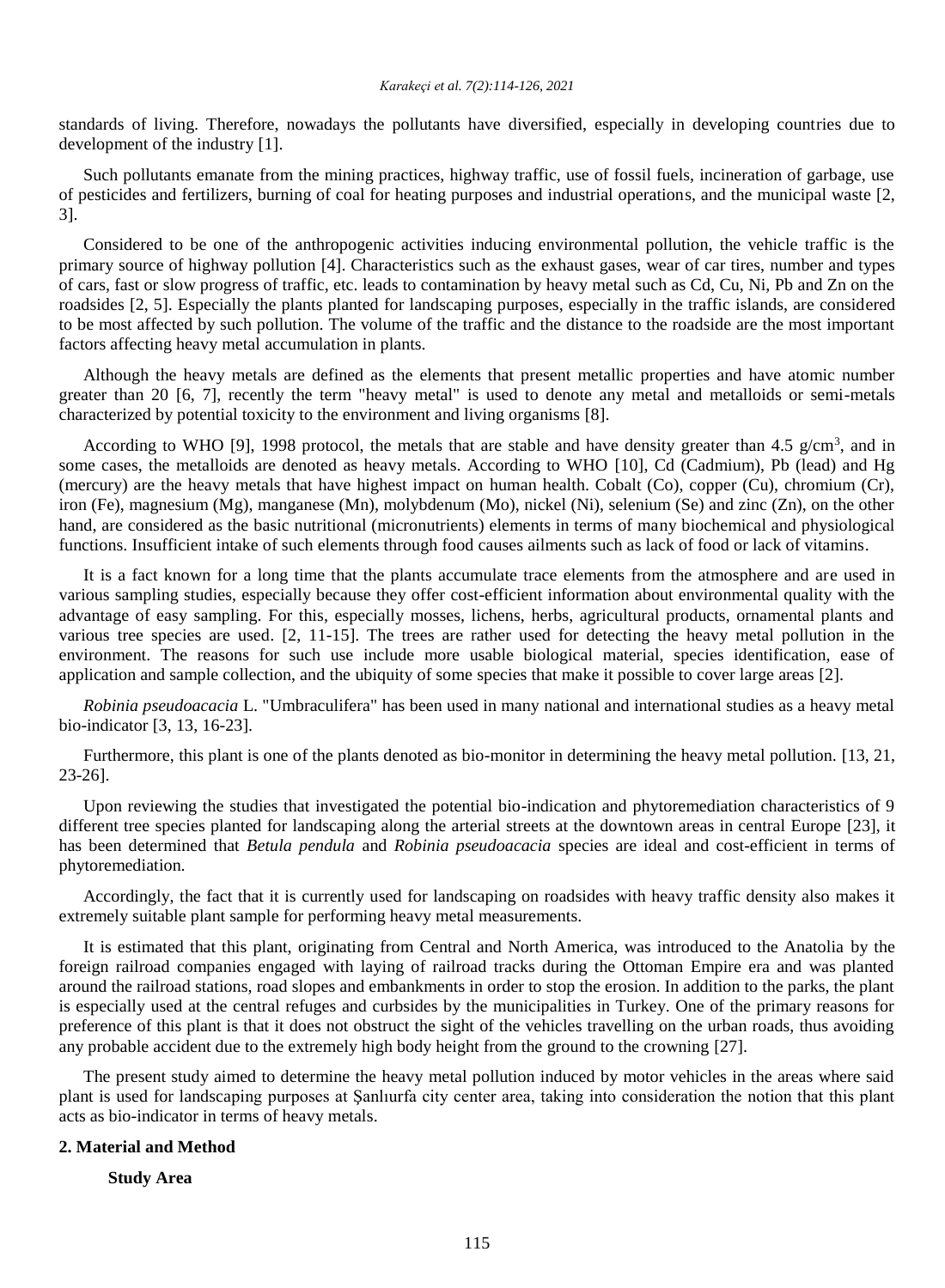The leaf samples of *Robinia pseudoacacia* "Umbraculifera" species, used prevalently for afforestation efforts on the roadside and traffic islands in Şanlıurfa, were collected from four stations (Mehmet Hafız Boulevard, GAP Boulevard, Ring road, Mevlana street) comprising of boulevards and streets with intense traffic at the city center. Harran University Osmanbey Campus, 25 km away from the city center and presents low traffic density, was chosen as the control station.

#### **Sampling and Analysis**

Leaf samples were collected from the trees selected randomly at these five stations located in different localities throughout Şanlıurfa in the last months of the spring, summer and autumn seasons (May, August, November, 2015). When collecting the samples, 4 plants were selected from various distinct spots of the universe for each station in various seasons and then 3 leaf samples were collected from different points of each plant, and the results representing the ratio of the heavy metal in the leaf with 3 recurrent measurements for each leaf were achieved using ICP OES (Inductively Coupled Plasma Optical Emission Spectrometer).

The samples so collected were labeled individually and stored in separate bags in order to prevent contamination. The leaves on the lower branches of the trees, especially close to the road and exposed to the exhaust gases, were collected from the designated stations. The leaves so collected were washed with tap water and dried in the shade. The coordinates and lengths of the stations where the plant samples are collected are specified hereunder in Table 1.

| <b>Stations</b>        | <b>Station Length (km)</b> | Coordinate                |
|------------------------|----------------------------|---------------------------|
| <b>Osmanbey Campus</b> |                            | 37°10'18.8"N 38°59'58.8"E |
| Gap Boulevard          |                            | 37°12'47.1"N 38°47'49.8"E |
| Mehmet Hafiz Boulevard |                            | 37°12'36.3"N 38°48'01.1"E |
| Ring Road              | 4.5                        | 37°10'49.3"N 38°49'02.0"E |
| Mevlana Street         |                            | 37°09'11.0"N 38°48'30.5"E |

**Table 1.** Stations used in the study

The samples dried for taking readings on the ICP OES device were maintained in the drying oven at  $110^{\circ}$ C for 3 hours and dehydrated. The samples removed from the drying oven were pulverized by grounding in mortar. After collecting 0.5 g of the pulverized samples using precision scales, the samples were maintained in the muffle furnace at  $550\textdegree$ C for 5 hours to turn into ash, and then 7 ml of nitric acid was added to the samples and taken into the solution under high pressure and temperature in the microwave oven. The samples removed from the microwave oven were filtered. The samples were completed to 14 ml using distilled water and placed in the ICP OES device for getting readings.

#### **Data Analysis**

When determining the sample size of the study, the data were analyzed using G-Power 3.1.9.4 packaged software. The sample size was determined by analyzing the samples that will represent the universe size for each station during various seasons with 80% power and 5% error rate after determining the effect size.

The data were analyzed using SPSS 18 Packaged Software in order to determine the significant differences regarding accumulation of heavy metals in the leaves based on stations and seasons. In the analysis, Kruskal - Wallis, Games - Howell and Homogeneity tests were employed to measure the significant differences regarding accumulation of heavy metals in the leaves of the plant under study during various seasons based on the stations and at the designated stations based on various seasons.

It was determined that the values read for Cd (Cadmium) did not produce any statistically significant (<0.05) result. Therefore, said element is not shown in the assessment table.

#### **3. Results**

In this study, G-Power power analysis has been used to determine the sample number that shall represent the universe size under study from the available sample results by computing the effect sizes.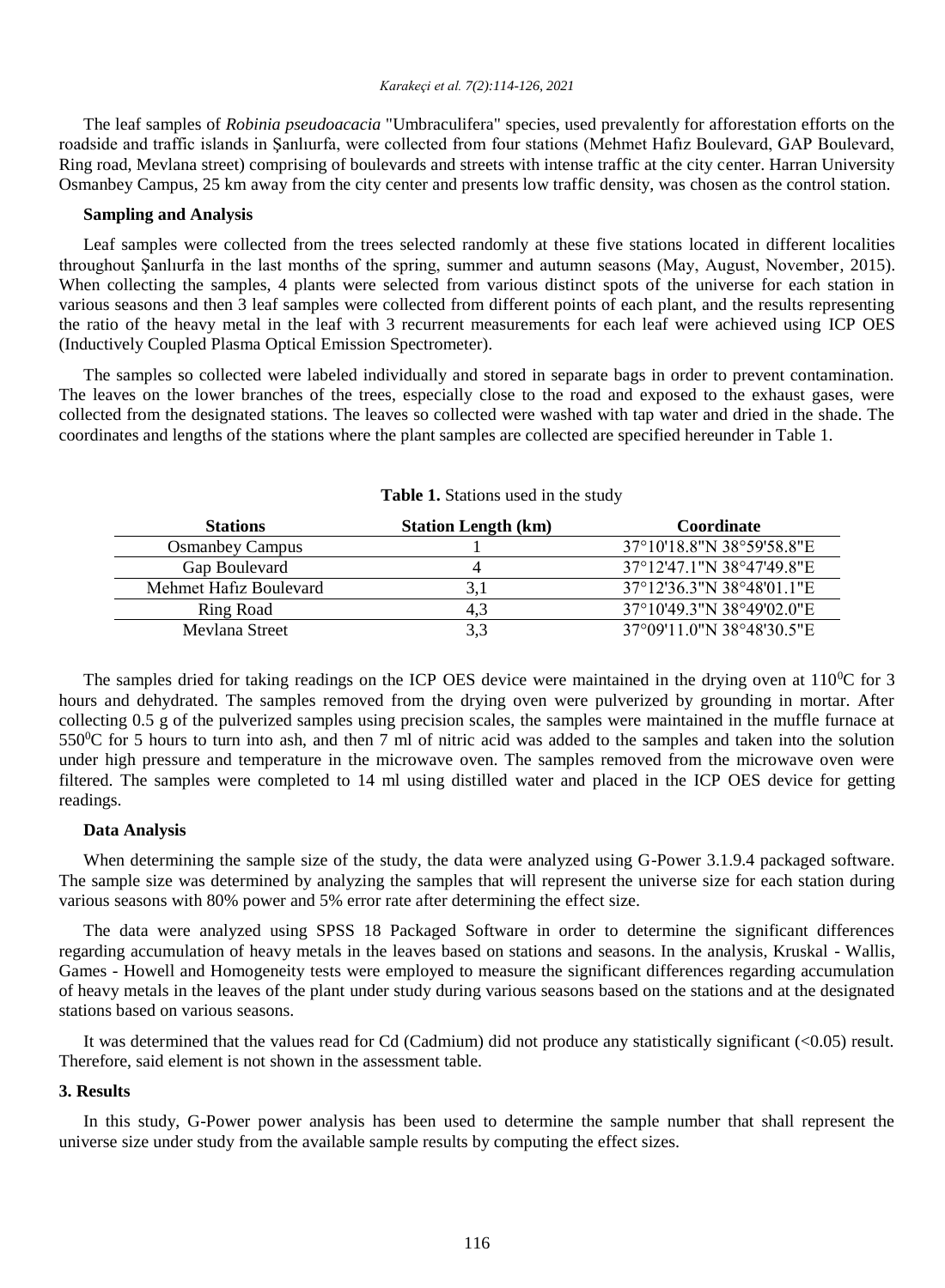Based on the findings from this analysis, the acceptable sample number for each station was determined for each season when the study was conducted for 4 elements (Pb, Zn, Cu, Ni). When determining the sample number, the highest sample number for said elements was preferred (Table 2).

|                | <b>Stations</b>        | <b>Sample Number</b> |     |           |     |          |  |
|----------------|------------------------|----------------------|-----|-----------|-----|----------|--|
| <b>Seasons</b> |                        | Pb                   | Zn  | <b>Cu</b> | Ni  | Accepted |  |
|                | <b>Osmanbey Campus</b> | 68                   | 60  | 76        | 198 | 198      |  |
|                | Gap Boulevard          | 108                  | 160 | 100       | 48  | 160      |  |
| Spring         | Mehmet Hafız Boulevard | 96                   | 148 | 100       | 168 | 168      |  |
|                | <b>Ring Road</b>       | 60                   | 68  | 64        | 60  | 68       |  |
|                | Mevlana Street         | 76                   | 52  | 120       | 104 | 120      |  |
| Summer         | <b>Osmanbey Campus</b> | 72                   | 72  | 68        | 176 | 176      |  |
|                | Gap Boulevard          | 92                   | 52  | 80        | 92  | 92       |  |
|                | Mehmet Hafiz Boulevard | 120                  | 88  | 160       | 172 | 172      |  |
|                | Ring Road              | 116                  | 52  | 144       | 60  | 144      |  |
|                | Mevlana Street         | 124                  | 96  | 80        | 104 | 124      |  |
|                | <b>Osmanbey Campus</b> | 60                   | 108 | 72        | 88  | 108      |  |
|                | Gap Boulevard          | 52                   | 92  | 44        | 76  | 92       |  |
| Autumn         | Mehmet Hafiz Boulevard | 144                  | 184 | 128       | 48  | 184      |  |
|                | <b>Ring Road</b>       | 128                  | 104 | 108       | 52  | 128      |  |
|                | Mevlana Street         | 60                   | 160 | 76        | 172 | 172      |  |

**Table 2.** Sample Numbers for the Elements according to G-Power Power Analysis

#### **Evaluation of Statistical Analysis**

The distribution of heavy metal concentrations in the washed leaf samples of the plant according to the stations used for sampling in line with the results of the analysis is given in Table 3.

**Table 3.** The element concentrations in *Robinia pseudoacacia* leaves from the stations  $(mg*kg^{-1})$ 

| <b>Sampling Station</b>                       | Pb                        | Zn                | Cu                 | Ni                 |
|-----------------------------------------------|---------------------------|-------------------|--------------------|--------------------|
| <b>Osmanbey Campus</b>                        | $2.076 \pm 0.1131$        | $36.12 \pm 3.736$ | $4.330\pm0.2522$   | $1.467 \pm 0.728$  |
| <b>GAP</b> Boulevard                          | $4.202 \pm 0.3127$        | $21.67 \pm 1.341$ | $4.994\pm0.3244$   | $3.058 \pm 0.1369$ |
| Mehmet Hafiz Boulevard                        | $3.717\pm0.2042$          | $19.02 \pm 0.529$ | $4.418\pm0.3461$   | $3.231 \pm 0.1584$ |
| Ring Road                                     | $4.527 \pm 0.1718$        | $17.91 \pm 1.493$ | $4.732\pm0.3426$   | $3.492 \pm 0.2197$ |
| Mevlana Street                                | $4.064\pm0.1743$          | $21.90 \pm 1.976$ | $4.623 \pm 0.3388$ | $3.224 \pm 0.1232$ |
| $\sim$ 1 $\sim$ $\sim$ $\sim$ $\sim$ $\sim$ 1 | $\mathbf{1}$ $\mathbf{1}$ |                   |                    |                    |

All metal concentrations shown as Mean±SD

Accordingly, the station with the highest measured Pb value is the Ring Road, followed by GAP Boulevard, Mevlana Street and Mehmet Hafız Boulevard stations, respectively. The lowest measured Pb value was achieved from Osmanbey Campus selected as the control station.

The highest Zn value was measured in Osmanbey Campus, which is the ground control station, and the lowest value was obtained from the Ring Road.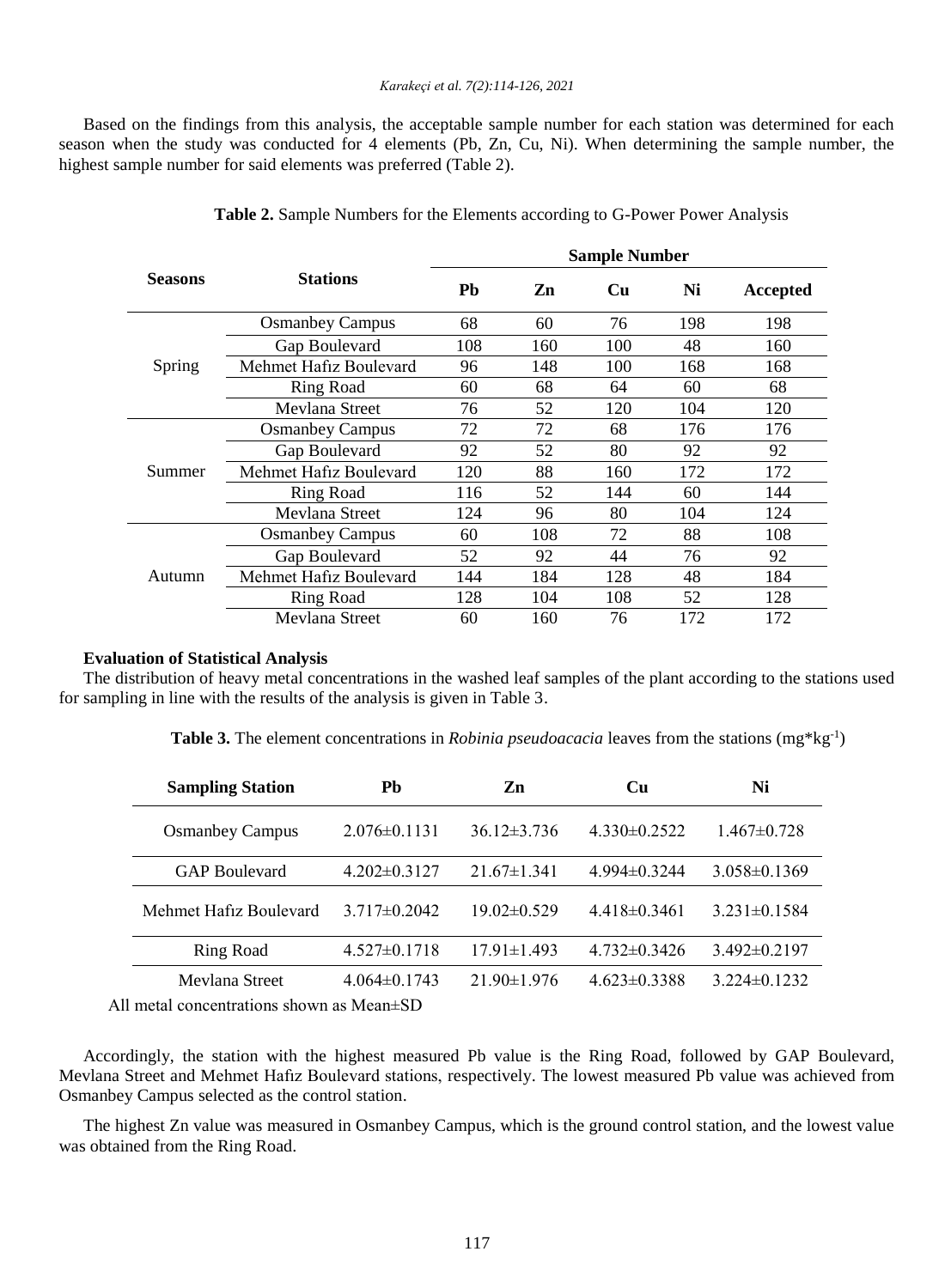The highest of Cu was measured in GAP Boulevard station, followed by the Ring Road, Mevlana Street and Mehmet Hafız Boulevard stations, respectively. The lowest value for the Cu element was measured also from the control station, Osmanbey Campus.

When we look at the values for the Ni element, the highest value was measured at the Ring Road station and the lowest value was measured from the control station, Osmanbey Campus.

The distribution of heavy metal concentrations in the washed leaf samples of the plant according to the seasons in which the samples were taken is also given in Table 4.

| <b>Table 4</b> The element concentrations in <i>Robinia pseudoacacia</i> leaves for the seasons $(mg*kg^{-1})$ |  |  |
|----------------------------------------------------------------------------------------------------------------|--|--|
|----------------------------------------------------------------------------------------------------------------|--|--|

| <b>Sampling Season</b> Pb |                  | Zn                | Cu                 | Ni                 |
|---------------------------|------------------|-------------------|--------------------|--------------------|
| <b>Spring</b>             | $2.650\pm0.1348$ | $15.56 \pm 0.828$ | $5.523 \pm 0.3079$ | $3.310\pm0.1805$   |
| Summer                    | $2.974\pm0.1443$ | $31.67\pm3.364$   | $6.038\pm0.2877$   | $2.102\pm0.1029$   |
| Autumn                    | $5.527\pm0.2429$ | $22.74 \pm 1.072$ | $2.297\pm0.2224$   | $3.271 \pm 0.1746$ |

All metal concentrations shown as Mean±SD

Accordingly, the season with the highest Pb value is observed to be the autumn, which is followed by the summer and spring seasons, respectively. On the other hand, the highest Zn and Cu values were measured in the summer season, while the lowest values were measured in spring for Zn and in autumn for Cu. The highest Ni value was also measured in the spring season.

#### **The Statistical Evaluation of Heavy Metals According to the Stations**

Homogeneity and Kruskal Wallis test results for accumulation of heavy metals, Pb, Zn, Cu and Ni, analyzed in the study in the leaves during three seasons according to five stations are given in Tables 5 and 6.

**Table 5.** Test of Homogeneity of Variances

| Element | <b>rable 3.</b> Fest of Homogeneity or variances<br>Levene<br><b>Statistic</b> | df1 | df2 | Sig. |
|---------|--------------------------------------------------------------------------------|-----|-----|------|
| Pb      | 2,000                                                                          |     |     | .171 |
| Zn      | 6,736E15                                                                       |     |     | ,000 |
| Cu      | 3,892E16                                                                       |     |     | ,000 |
| Ni      | 3,521E15                                                                       |     |     | ,000 |

| Element     |             | Average Value |
|-------------|-------------|---------------|
| Pb (Lead)   |             |               |
|             | Chi-square  | 54,475        |
| $Zn$ (Zinc) | Df          | 2             |
|             | Asymp. Sig. | ,000          |
|             | Chi-square  | 8,375         |
| Cu (Copper) | Df          | 4             |
|             | Asymp. Sig. | ,079          |
|             | Chi-square  | 4,806         |
| Ni (Nickel) | Df          | 4             |
|             | Asymp. Sig. | ,308          |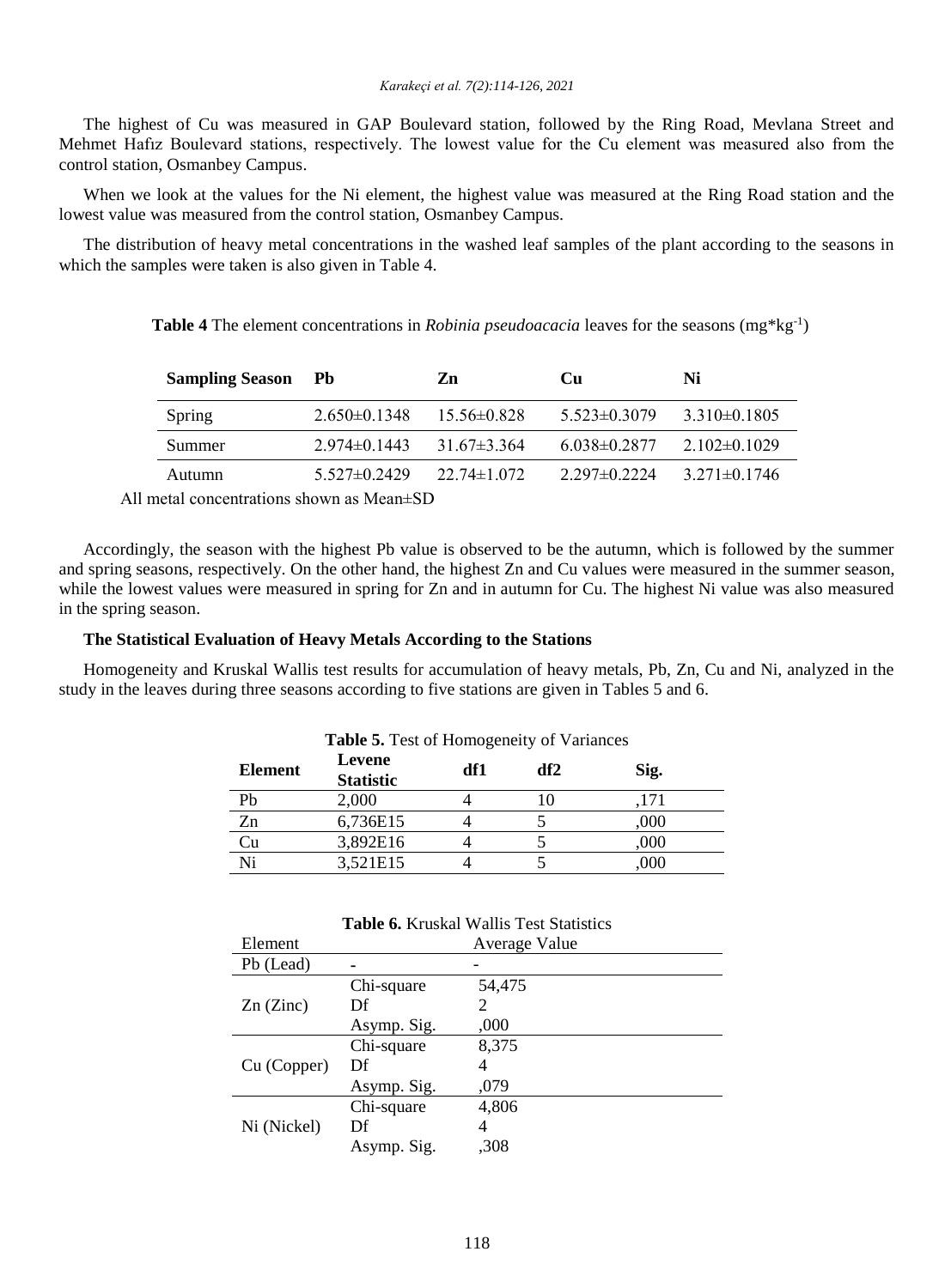#### *Karakeçi et al. 7(2):114-126, 2021*

In the study, Homogeneity and Normality tests were implemented on accumulation of Pb, Zn, Cu and Ni on the leaves during three seasons according to five stations. Accordingly, the test results obtained for Zn, Cu and Ni revealed that the factor group of the data did not present normal distribution over the dependent group and was not distributed homogeneously, whereas, the factor group of the data were distributed normally and presented homogeneous distribution for Pb (Table 5).

The data for Pb were analyzed by One-Way Analysis of Variance, and it was observed that the accumulation of Pb on leaves was not significantly different (<0.05) between stations compared to five stations during three seasons (Table 7).

#### **Table 7.** ANOVA results

|                | Sum of Squares df |    | Mean Square F |       | Sig.                     |
|----------------|-------------------|----|---------------|-------|--------------------------|
| Between Groups | 3,067             |    | .767          | 1.438 | .292                     |
| Within Groups  | 5,333             | 10 | .533          | -     | $\overline{\phantom{a}}$ |
| Total          | 8,400             | 14 | -             |       |                          |

The data for Zn, Cu and Ni, on the other hand, were analyzed using the Kruskal Wallis Test, the Chi-Square value was determined, and it was observed that there was no significant difference (<0.05) in the accumulation of Cu and Ni in leaves, while a significant  $(<0.01$ ) difference was observed (Table 6) for Zn between the stations compared to five stations in three seasons.

The data for Zn were analyzed using the Games-Howell Test in the non-parametric plane, and it was observed that accumulation of Zn in leaves presented significant (<0.05) difference between Osmanbey Campus and GAP Boulevard stations (Table 8 and Figure 1).

| (I) Stations              | (J) Stations              | Mean<br>Difference<br>$(I-J)$ | Std.<br>Error |       | 95% Confidence Interval |                |
|---------------------------|---------------------------|-------------------------------|---------------|-------|-------------------------|----------------|
|                           |                           |                               |               | Sig.  | Lower<br>Bound          | Upper<br>Bound |
|                           | <b>GAP Boulevard</b>      | 53,00000*                     | 3,80789       | ,048  | $-104,6167$             | $-1,3833$      |
| <b>Osmanbey Campus</b>    | Mehmet Hafiz<br>Boulevard | $-25,00000$                   | 5,70088       | ,257  | $-132,6687$             | 82,6687        |
|                           | <b>Ring Road</b>          | $-19,00000$                   | 7,64853       | ,465  | $-184,9919$             | 146,9919       |
|                           | Mevlana Street            | $-25,50000$                   | 3,35410       | .094  | $-64,9883$              | 13,9883        |
|                           | <b>Osmanbey Campus</b>    | 53,00000*                     | 3,80789       | ,048  | 1,3833                  | 104,6167       |
| <b>GAP Boulevard</b>      | Mehmet Hafiz<br>Boulevard | 28,00000                      | 6,51920       | ,178  | $-33,8316$              | 89,8316        |
|                           | Ring Road                 | 34,00000                      | 8,27647       | ,228  | $-69,8677$              | 137,8677       |
|                           | Mevlana Street            | 27,50000                      | 4,60977       | ,084  | $-8,9369$               | 63,9369        |
|                           | <b>Osmanbey Campus</b>    | 25,00000                      | 5,70088       | ,257  | $-82,6687$              | 132,6687       |
| Mehmet Hafiz<br>Boulevard | <b>GAP Boulevard</b>      | $-28,00000$                   | 6,51920       | ,178  | $-89,8316$              | 33,8316        |
|                           | Ring Road                 | 6,00000                       | 9,30054       | .952  | $-73,4538$              | 85,4538        |
|                           | Mevlana Street            | $-.50000$                     | 6,26498       | 1,000 | $-68,5440$              | 67,5440        |
| <b>Ring Road</b>          | <b>Osmanbey Campus</b>    | 19,00000                      | 7,64853       | ,465  | $-146,9919$             | 184,9919       |

## **Table 8.** Games-Howell Multiple Comparison Results for Zn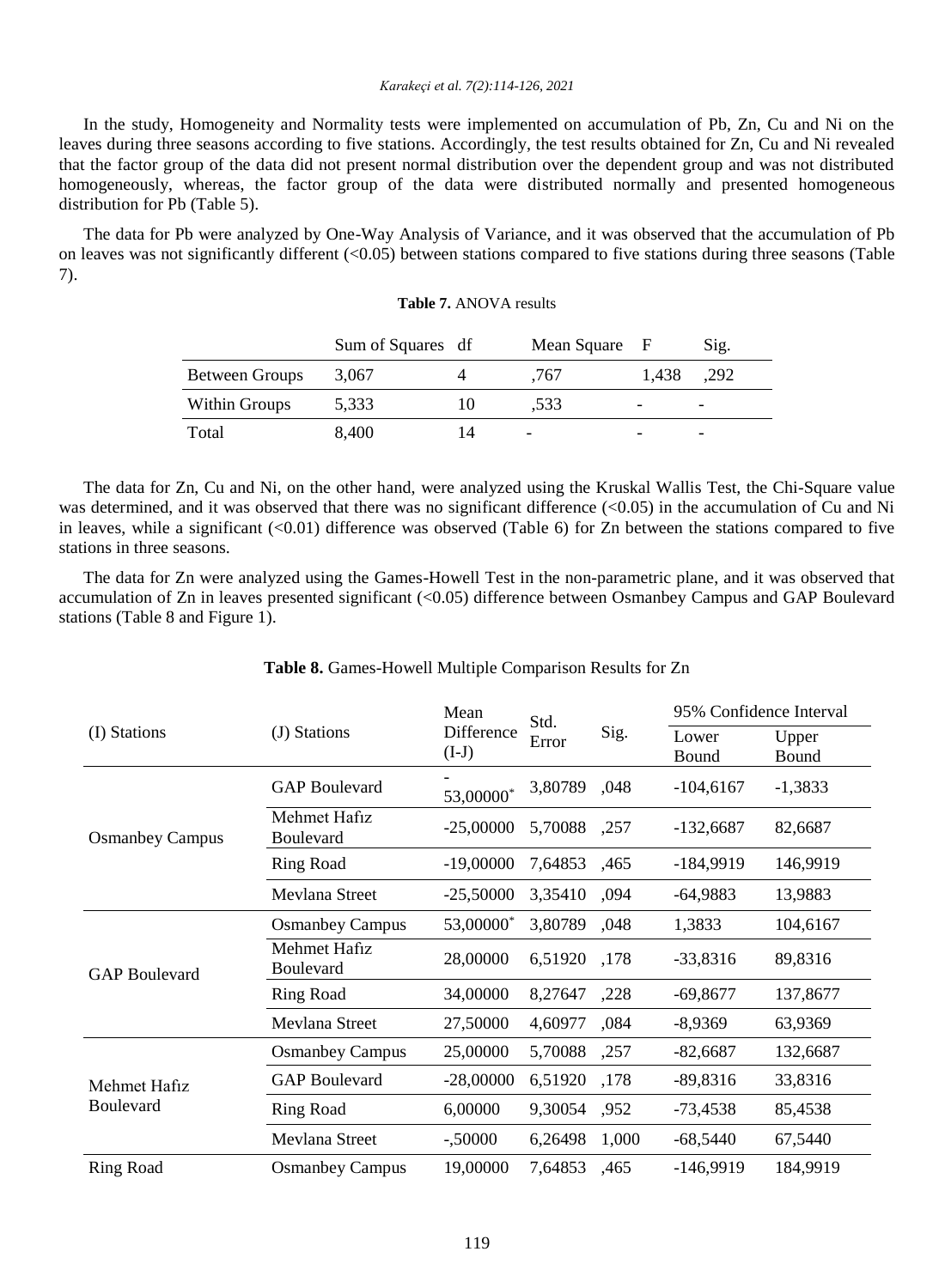|                | <b>GAP Boulevard</b>             | -34.00000   | 8.27647 | .228  | $-137,8677$ | 69,8677  |
|----------------|----------------------------------|-------------|---------|-------|-------------|----------|
|                | Mehmet Hafiz<br><b>Boulevard</b> | $-6,00000$  | 9.30054 | .952  | $-85.4538$  | 73,4538  |
|                | Mevlana Street                   | $-6,50000$  | 8,07775 | .905  | $-122,7642$ | 109,7642 |
|                | <b>Osmanbey Campus</b>           | 25,50000    | 3,35410 | .094  | $-13.9883$  | 64,9883  |
| Mevlana Street | <b>GAP Boulevard</b>             | $-27.50000$ | 4,60977 | .084  | $-63.9369$  | 8,9369   |
|                | Mehmet Hafiz<br><b>Boulevard</b> | .50000      | 6.26498 | 1.000 | $-67.5440$  | 68,5440  |
|                | Ring Road                        | 6,50000     | 8,07775 | .905  | $-109,7642$ | 122,7642 |

*Karakeçi et al. 7(2):114-126, 2021*

\*. The mean difference is significant at the 0.05 level.



**Figure 1.** One-Way Analysis of Variance Diagram for Zn **(**\* Every 1 unit on the diagram represents 0,5 mg / kg)

#### **The Statistical Evaluation of Heavy Metals According to the Seasons**

Homogeneity and Kruskal Wallis test results for accumulation of heavy metals, Pb, Zn, Cu and Ni, analyzed in the study in the leaves at five stations according to three seasons are given in Tables 9 and 10.

| <b>Element</b> | Levene<br><b>Statistic</b> | df1 | df2 | Sig. |
|----------------|----------------------------|-----|-----|------|
| Pb             | 12,750                     |     | 132 | ,000 |
| Zn             | 7,463                      |     | 132 | ,001 |
| ેu             | 9.174                      |     | 132 | ,000 |
| Ni             | 8.331                      |     | 132 | .000 |

**Table 9.** Test of Homogeneity of Variances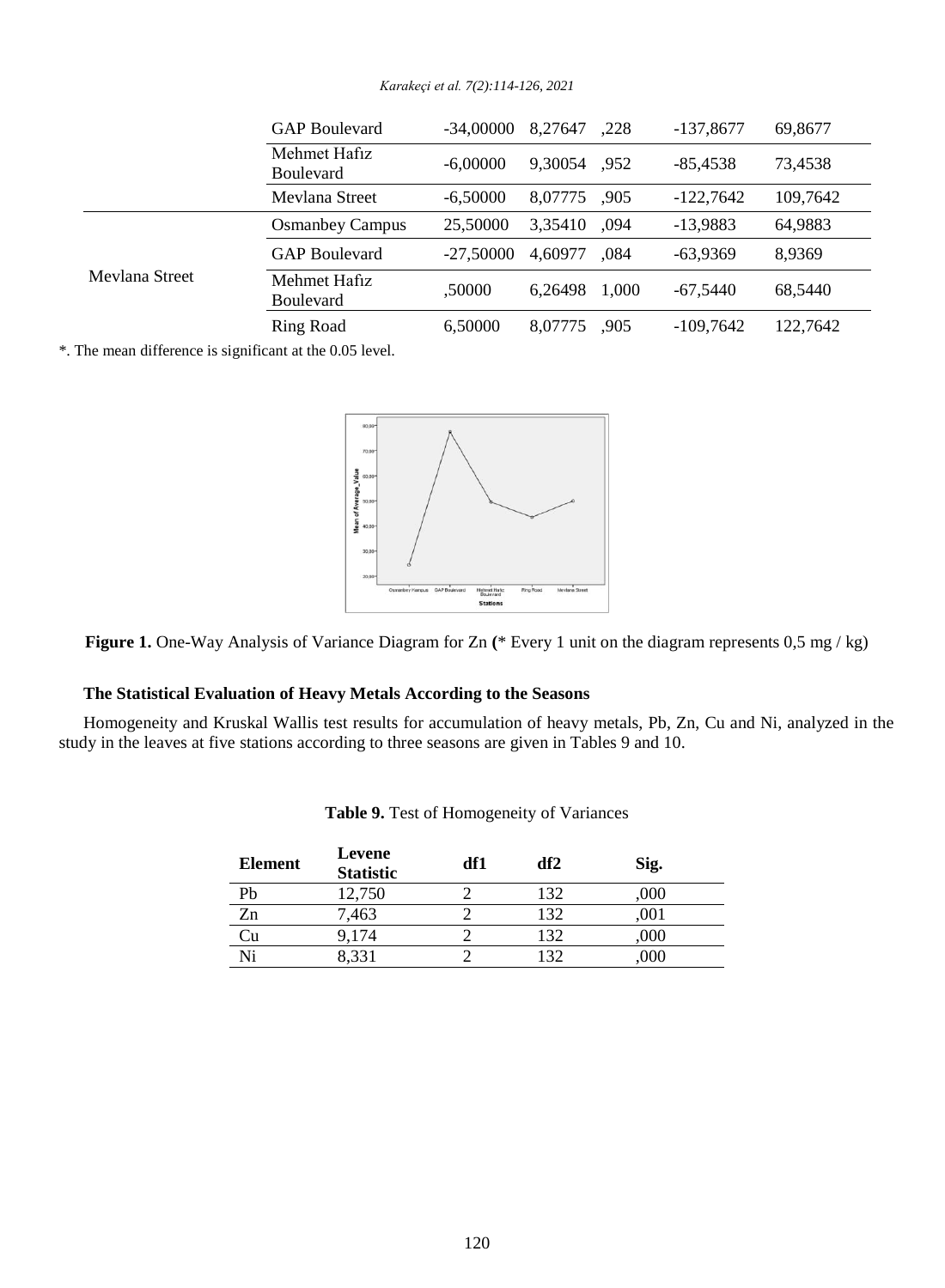*Karakeçi et al. 7(2):114-126, 2021*



**Figure 2.** One-Way Analysis of Variance Diagram for Pb **(**\* Every 1 unit on the diagram represents 2,5 mg / kg)

In the study, Homogeneity and Normality tests were implemented for accumulation of Pb, Zn, Cu and Ni in leaves at five stations according to three seasons. The test results revealed that the factor group of the data did not present normal distribution over the dependent group and was not distributed homogeneously (Table 9).

The data were analyzed using the Kruskal Wallis Test; the Chi-Square value was determined, and it was observed that the accumulation of Pb, Zn, Cu and Ni in leaves presented an extremely significant  $(<0.01$ ) difference between the seasons at five stations according to three seasons (Table 10).

| <b>Element</b> |             | Average |
|----------------|-------------|---------|
|                |             | Value   |
| Pb (Lead)      | Chi-square  | 51,955  |
|                | Df          | 2       |
|                | Asymp. Sig. | .000    |
| $Zn$ (Zinc)    | Chi-square  | 53,948  |
|                | Df          | 2       |
|                | Asymp. Sig. | ,000    |
| Cu (Copper)    | Chi-square  | 53,891  |
|                | Df          | 2       |
|                | Asymp. Sig. | ,000    |
| Ni (Nickel)    | Chi-square  | 55,676  |
|                | Df          | 2       |
|                | Asymp. Sig. | .000    |

#### **Table 10.** Kruskal Wallis Test Statistics

The data for Pb, Zn, Cu and Ni were analyzed using the Games-Howell Test in the non-parametric plane (Table 11). It was observed that accumulation of Pb in the leaves presented an extremely significant (<0.01) difference between spring, summer and autumn seasons, that accumulation of Zn in the leaves did not present any significant difference between spring and autumn seasons, but presented an extremely significant (<0.01) difference between summer and spring and autumn seasons, that accumulation of Cu in the leaves did not present any significant difference between spring and summer seasons, but presented an extremely significant (<0.01) difference between autumn and spring and summer seasons, and, finally, accumulation of Ni in the leaves did not present any significant difference between spring and autumn seasons, but presented significant (<0.05) difference between summer and spring seasons, and presented an extremely significant  $(\leq 0.01)$  difference between summer and autumn seasons (Figure 2, 3, 4, 5).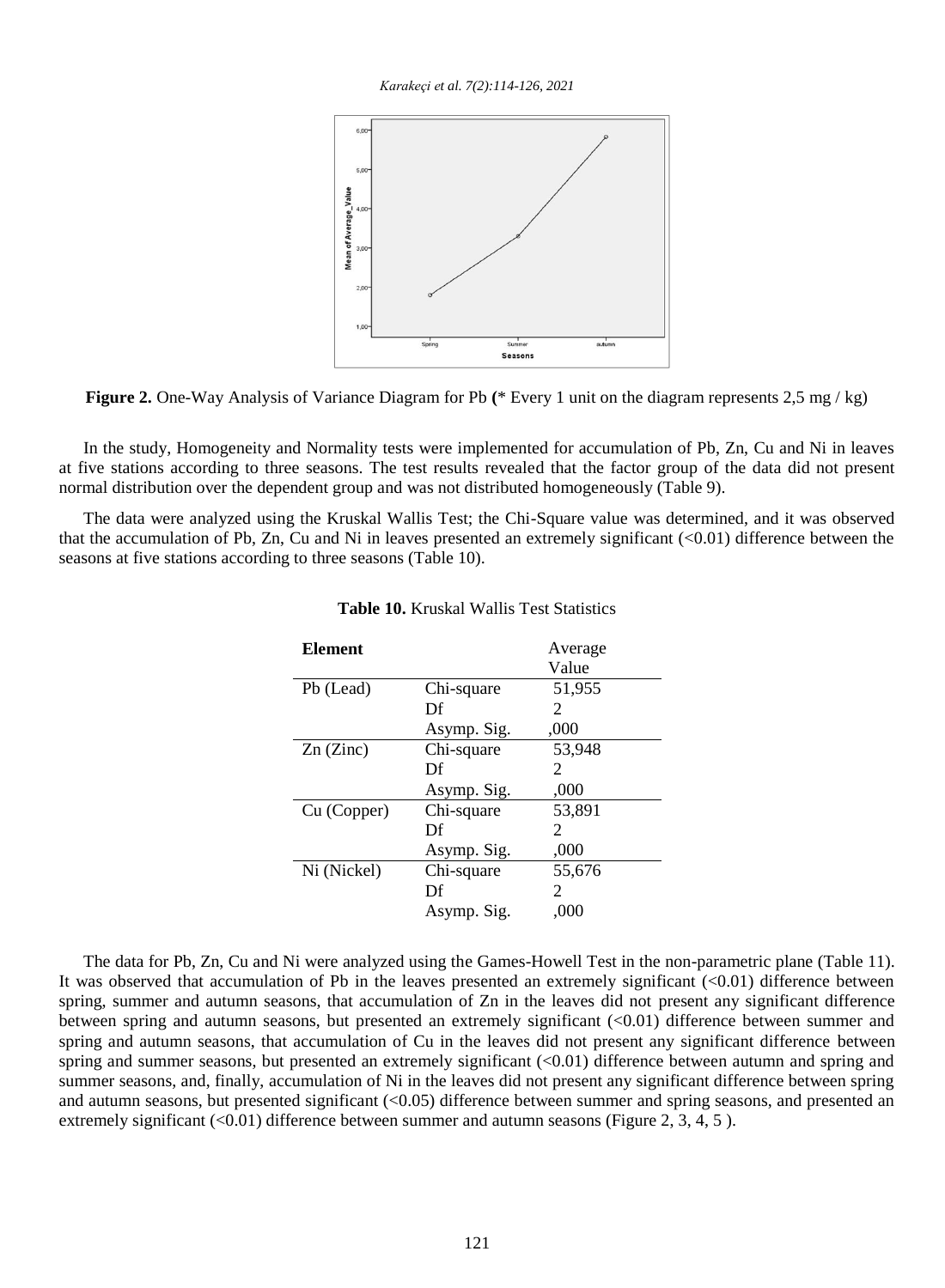|    | (I) Seasons | (J) Seasons | Mean Difference         | Std. Error | Sig. | 95% Confidence Interval |                    |
|----|-------------|-------------|-------------------------|------------|------|-------------------------|--------------------|
|    |             |             | $(I-J)$                 |            |      | Lower Bound             | <b>Upper Bound</b> |
|    | Spring      | Summer      | $-1,49665$ *            | ,23997     | ,001 | $-2,1790$               | $-0.8143$          |
|    |             | Autumn      | $-4,02860*$             | ,33407     | ,000 | $-4,8588$               | $-3,1984$          |
|    | Pb Summer   | Spring      | $\overline{1,}49665$ *  | ,23997     | ,001 | ,8143                   | 2,1790             |
|    |             | Autumn      | $-2,53195$ <sup>*</sup> | ,29864     | ,000 | $-3,2432$               | $-1,8207$          |
|    | Autumn      | Spring      | 4,02860*                | ,33407     | ,000 | 3,1984                  | 4,8588             |
|    |             | Summer      | 2,53195*                | ,29864     | ,000 | 1,8207                  | 3,2432             |
|    | Spring      | Summer      | 3,39566*                | ,56779     | ,006 | 1,4923                  | 5,2990             |
|    |             | Autumn      | ,63294                  | ,62673     | ,595 | $-1,2250$               | 2,4909             |
|    | Zn Summer   | Spring      | $-3,39566$ *            | ,56779     | ,006 | $-5,2990$               | $-1,4923$          |
|    |             | Autumn      | $-2,76272$ <sup>*</sup> | ,33938     | ,000 | $-3,5710$               | $-1,9544$          |
|    | Autumn      | Spring      | $-0.63294$              | ,62673     | ,595 | $-2,4909$               | 1,2250             |
|    |             | Summer      | 2,76272*                | ,33938     | ,000 | 1,9544                  | 3,5710             |
|    | Spring      | Summer      | ,19566                  | ,41857     | ,889 | $-1,1875$               | 1,5788             |
|    |             | Autumn      | $-2,42860$ <sup>*</sup> | ,47341     | ,002 | $-3,7898$               | $-1,0674$          |
|    | Cu Summer   | Spring      | $-19566$                | ,41857     | ,889 | $-1,5788$               | 1,1875             |
|    |             | Autumn      | $-2,62426*$             | ,28163     | ,000 | $-3,2951$               | $-1,9534$          |
|    | Autumn      | Spring      | 2,42860*                | ,47341     | ,002 | 1,0674                  | 3,7898             |
|    |             | Summer      | 2,62426*                | ,28163     | ,000 | 1,9534                  | 3,2951             |
|    | Spring      | Summer      | 4,05720*                | ,93738     | ,025 | ,7806                   | 7,3338             |
|    |             | Autumn      | 1,40217                 | ,96362     | ,389 | $-1,8163$               | 4,6206             |
| Ni | Summer      | Spring      | $-4,05720*$             | ,93738     | ,025 | $-7,3338$               | $-0.7806$          |
|    |             | Autumn      | $-2,65503*$             | ,29538     | ,000 | $-3,3581$               | $-1,9519$          |
|    | Autumn      | Spring      | $-1,40217$              | ,96362     | ,389 | $-4,6206$               | 1,8163             |

## **Table 11.** Games-Howell Multiple Comparison Results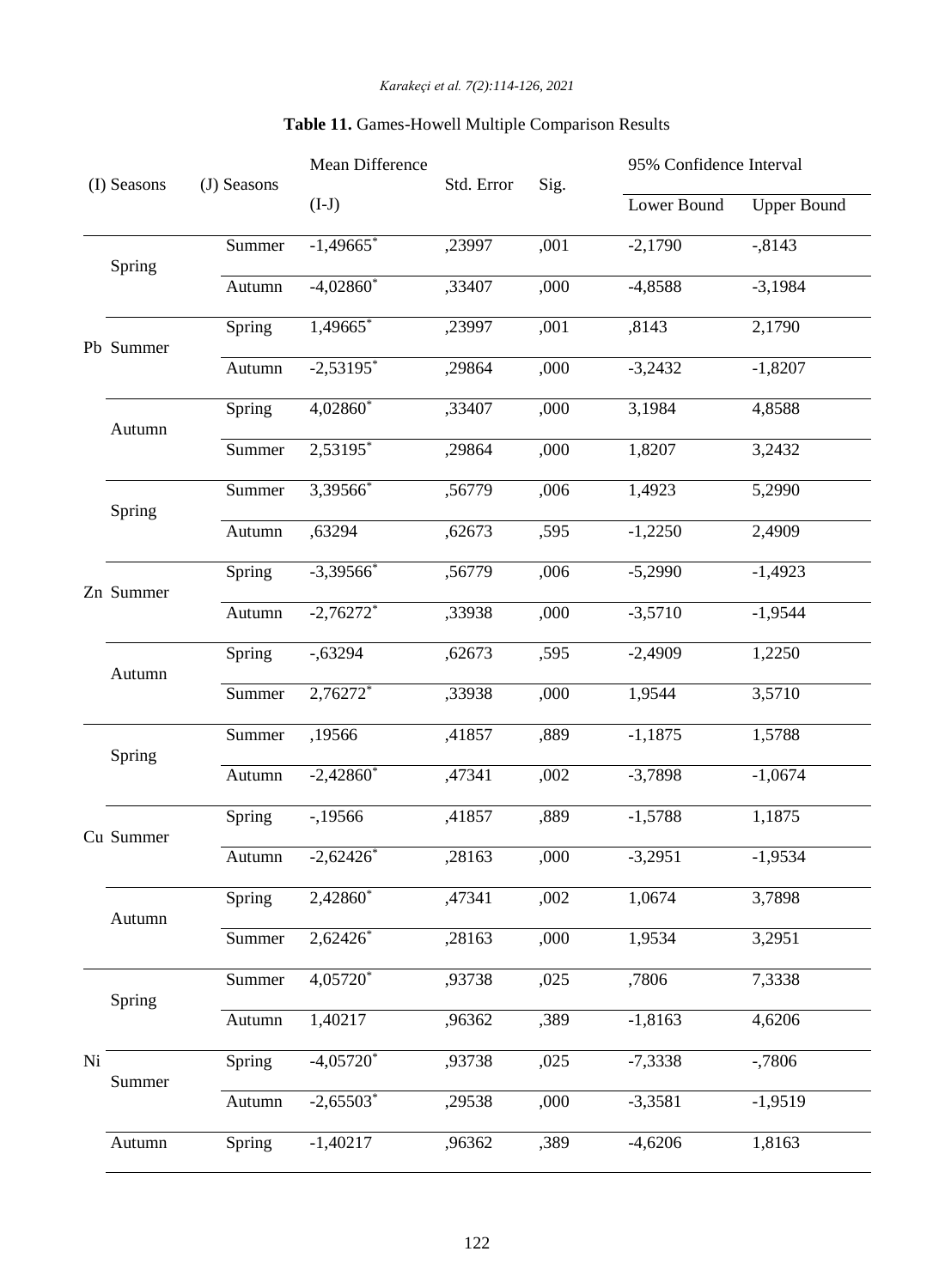*Karakeçi et al. 7(2):114-126, 2021*

|  | ummer | $\epsilon$ = $\epsilon$ 0.0*<br>ous<br>. . <b>.</b> . | 29538<br>9338 | 000 | $\Omega$<br>$\Omega$ $\sim$<br>∼<br>__ | $\mathbf{a} = \mathbf{a} \cdot \mathbf{a}$<br>1800 |
|--|-------|-------------------------------------------------------|---------------|-----|----------------------------------------|----------------------------------------------------|
|--|-------|-------------------------------------------------------|---------------|-----|----------------------------------------|----------------------------------------------------|

\*. The mean difference is significant at the 0.05 level.



**Figure 3.** One-Way Analysis of Variance Diagram for Zn **(**\* Every 1 unit on the diagram represents 2,5 mg / kg)



**Figure 4.** One-Way Analysis of Variance Diagram for Cu **(**\* Every 1 unit on the diagram represents 0,5 mg / kg)



**Figure 5.** One-Way Analysis of Variance Diagram for Ni (\* Every 1 unit on the diagram represents 0,5 mg / kg)

### **4. Discussion**

*Robinia pseudoacacia* L. has been used as heavy metal bioindicator within both domestic and foreign [3, 13, 16-23, 26] many studies. It is currently used for landscaping on the roadsides with heavy traffic density so this makes it a very suitable plant sample for heavy metal measurements.

The present study was conducted in contemplation that investigating accumulation of the heavy metals, Pb, Zn, Cu, Ni and Cd, in the leaves of *Robinia pseudoacacia* L. "Umbraculifera" in Şanlıurfa (Central District) due to motor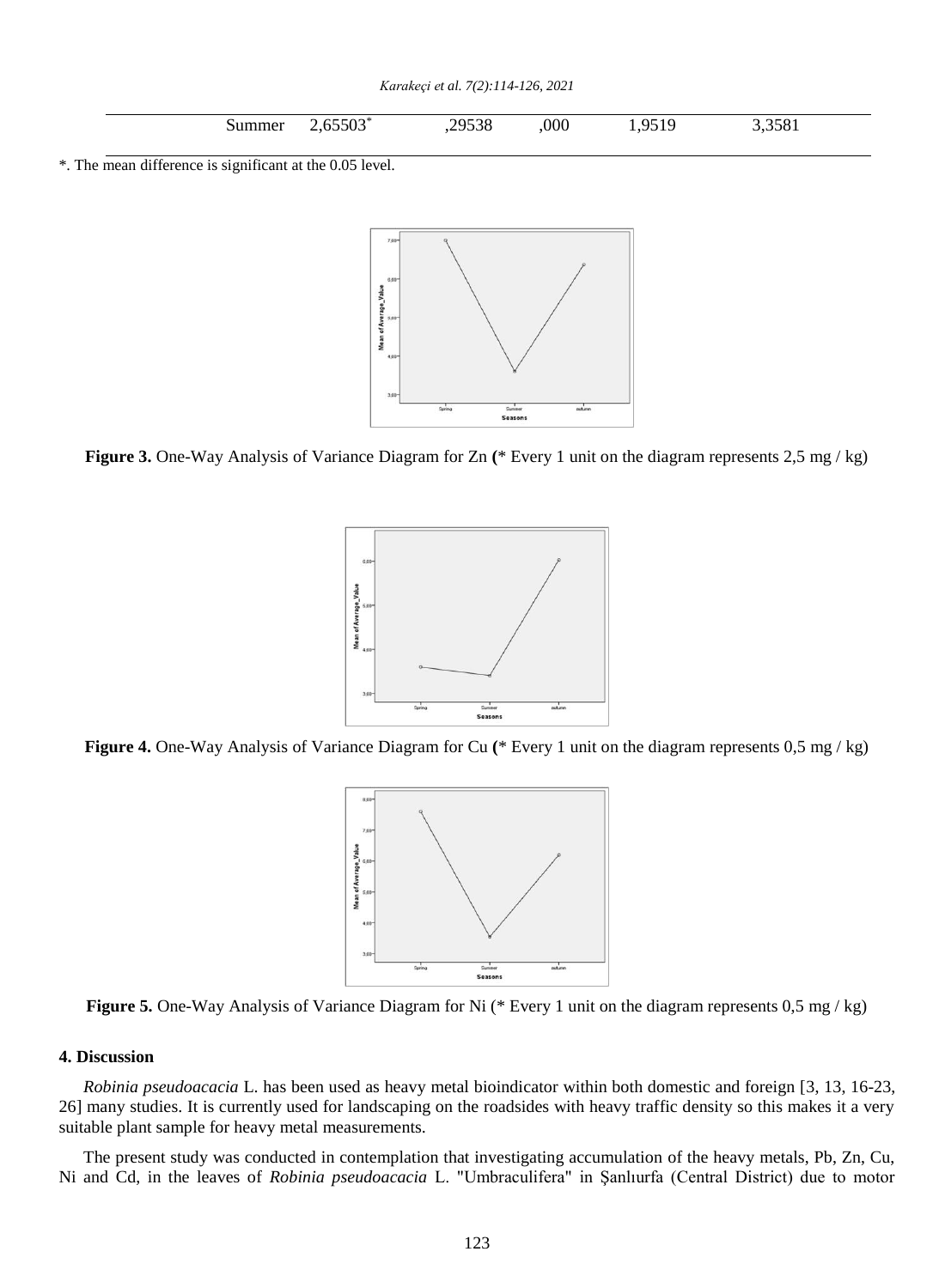#### *Karakeçi et al. 7(2):114-126, 2021*

vehicles would yield significant results. Accordingly, it was investigated whether the heavy metal accumulation in the leaves differs significantly from each other according to the stations (Osmanbey Campus, GAP Boulevard, Mehmet Hafız Boulevard, Ring Road, Mevlana Street) and various seasons (spring, summer, autumn). According to the results obtained from the leaf samples read on the ICP OES device, it was seen that all readings for the Cd element did not present any results at the level of statistical significance, and thus it was concluded that accumulation of Cd in the leaves did not present any difference according to the stations and seasons.

Upon reviewing the results obtained from the analysis in terms of seasonality, it was determined that, although accumulation of Pb and Cu elements in leaves was at lower values during the spring months when the leaves first started to form, said value increased towards the summer and autumn months due to exposure to the heavy metals originating from the external environment. Accordingly, it was seen that the plant could not remove Pb and Cu elements from its leaves.

Several other studies conducted with this plant [18, 28] further revealed that the level of Pb, Zn and Cu in the leaves increased in autumn, corresponding to the end of the growth phase.

When we look into the Ni and Zn elements, it is seen that the accumulation in the leaves is at high levels in the spring, then declines towards the summer months, and then rises again towards the autumn months.

The review on acquired data in terms of stations revealed that the Pb, Zn and Cu values in the samples from GAP Boulevard and Ring Road, which feature the highest traffic density in terms of motor vehicles among the stations, are higher than the other samples. Determination of the statistically significant difference between GAP Boulevard, Ring Road and Mevlana Street stations, where motor vehicles are more concentrated, and Osmanbey Campus station, where motor vehicle traffic is relatively less intense, in terms of the Pb quantity in the leaves reveals that motor vehicles also have an impact on accumulation of Pb in the leaves apart from the natural factors.

On the other hand, according to the analysis results, Pb and Ni values were found to be within the normal range for plants, while Cu and Zn values were found to be lower than normal values.

In similar studies [16, 17, 19, 20] using the same plant on this subject, the heavy metal amounts of the samples from the research area were higher than the samples from the control areas, and consequently this plant has been indicated as a bioindicator.

However, in the light of the data from our study, in which the same plant and similar methods were used , we determined that this plant is not suitable as a bioindicator in our study areas.

Based on the aforementioned result, the concept of bioindicator species as propounded for this plant by the past studies as set forth in the introduction chapter of the study does not coincide with the outcome of this study conducted specifically for Şanlıurfa. Numerous reasons underlining this result can be sought. First of all; the difference in the field of study, such as the fact that past studies regarding determination of the heavy metal accumulation on this plant were carried out at the old mine and industrial zones or along the route of the international road might have led to such outcome. Secondly, achievement of different results despite conducting the studies at the city centers as is the case for several other previous studies can be attributed to the factors such as the size of the city centers, the number of vehicles in the traffic, the age of the vehicles in the traffic, vehicle maintenance, the quality of the fuel used in the vehicles, and traffic density.

In conclusion, it is contemplated that indicating situations such as the annual number of vehicles introduced to the traffic in the region, the daily vehicle density at the sampling area, the length of the boulevard or street used for sampling etc. when conducting studies on the traffic-based heavy metals similar to the study presented herein would provide more realistic and robust opportunity for comparing the results from the studies conducted in different fields.

#### **Competing Interest / Conflict of Interest**

"The authors declare that they have no competing interests"

#### **Funding**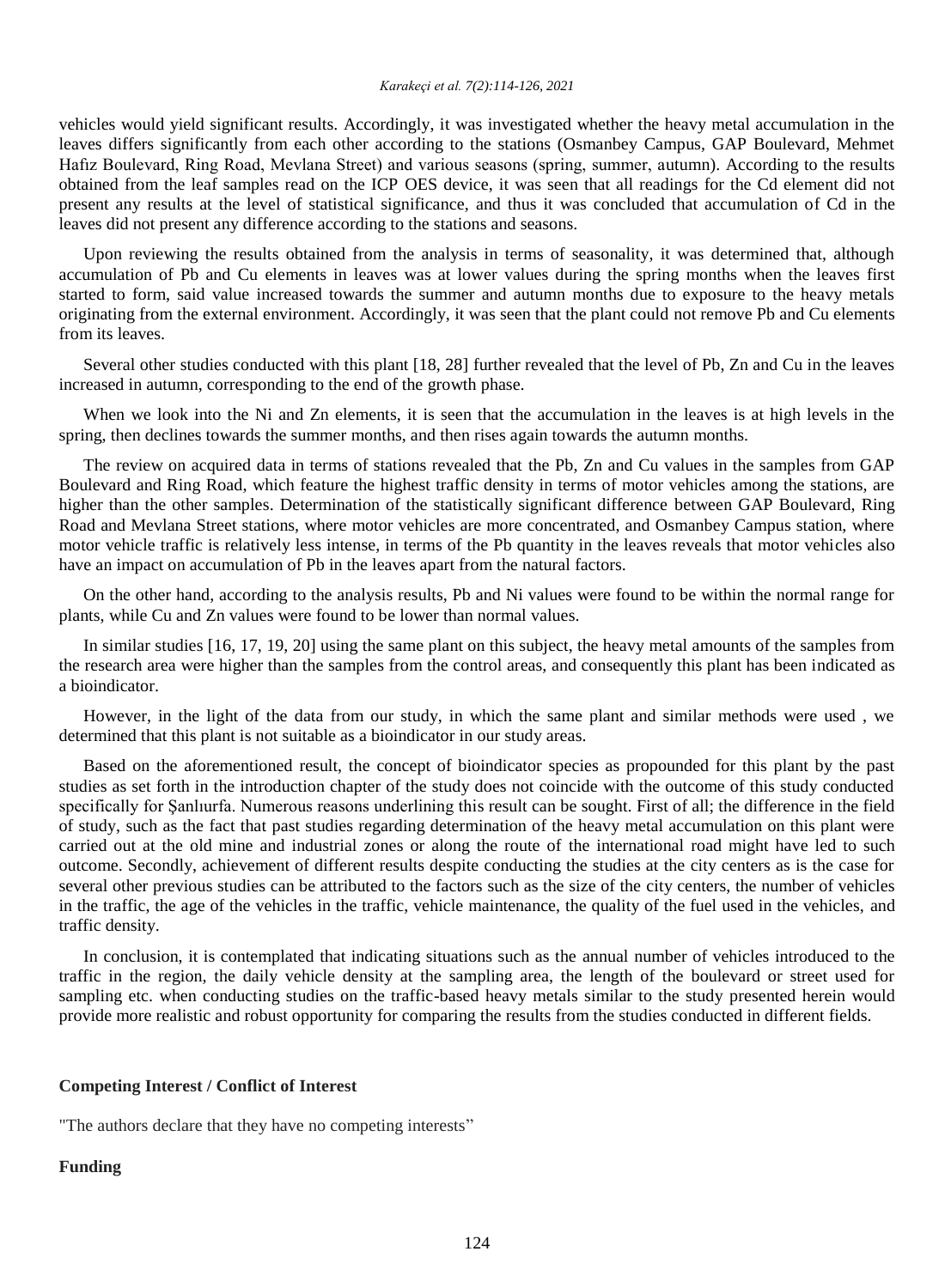This study was supported by HUBAP (The Scientific Research Council of Harran University, Project no: HUBAP-

13151).

## **Acknowledgements**

Ömer Faruk Kaya: Conceptualization, Writing-Original Draft, Writing-Review & Editing, Supervision; Hasan

Karakeçi: Investigation, Validation; Hatice Tosyagülü Çelik: Formal Analysis, Data Curation, Writing-Review &

Editing

## **4. References**

- [1] Gall, J. E., Boyd, R. S., Rajakaruna, N., (2015). Transfer of heavy metal through terrestrial food webs: a review. Environ Monit Assess. 187-201. https:// doi.org/10.1007/s10661-015-4436-3.
- [2] Rucandio, M. I., Petit-Domínguea, Fidalgo-Hijano, C., García-Giménez, R., (2011). Biomonitoring of chemical elements in an urban environment using arboreal and bush plant species. Environ Sci Pollut Res. 18, 51-63. [https://doi.org/10.1007/s11356-010-0350-y.](https://doi.org/10.1007/s11356-010-0350-y)
- [3] Serbula, S. M., Miljkovic, D. Dj., Kovacevic, R. M., Ilic, A. A., (2012). Assessment of airborne heavy metal pollution using plant parts and topsoil. Ecotoxicology and Environmental Safety. 76, 209-214. https:// doi.org[/10.1016/j.ecoenv.2011.10.009](https://doi.org/10.1016/j.ecoenv.2011.10.009) PMID.
- [4] Yaqub, M., Akhtar, R., Muhammad, U., Bibi, S., Talimand, H., Mudasar Aslam, M., Khan, P. and Khan Shakir, S., (2015). Effects of Road Side Pollution on Vegetation – A Mini-Review. Journal of Bio-Molecular Sciences (JBMS), 3(3&4): 97-106.
- [5] Bozdoğan, E., (2016). Heavy Metal Concentration in Leaves of *Melia azedarach* as a Biomonitor Of Traffic-Related Air Pollution. Oxidation Communications 39(1-II): 756–764.
- [6] Tangahu, B. V., Abdullah, S. R. S., Basri, H., Idris, M., Anuar, N. and Mukhlisin M., (2011). A review on Heavy Metals (As, Pb, and Hg) Uptake by Plants through Phytoremediation. International Journal of Chemical Engineering, 1-31. [https://doi.org/10.1155/2011/939161.](https://doi.org/10.1155/2011/939161)
- [7] Chibuike, G. U. and Obiora, S. C., (2014). Heavy Metal Polluted Soils: Effect on Plants and Bioremediation Methods. Applied and Environmental Soil Science, (1):1-12. [https://doi.org/10.1155/2014/752708.](https://doi.org/10.1155/2014/752708)
- [8] DalCorso, G., Manara, A. and Furini, A., (2013). An overview of heavy metal challenge in plants: from roots to shoots. Metallomics, 5:1117-1132. https://doi: 10.1039/c3mt00038a.
- [9] WHO, (2014). Economic Commission for Europe Executive Body for the Convention on Long-range Transboundary Air Pollution. 1998 Protocol on Heavy Metals, as amended on 13 December 2012. ECE/EB.AIR/115 report, 29 p. [Online] Available:
	- https://www.euro.who.int/\_data/assets/pdf\_file/0007/78649/E91044.pdf.
- [10] WHO, (2007). Health risks of heavy metals from long-range transboundary air pollution WHO Regional Office for Europe, Printed in Germany, 130 p. [Online] Available: [https://apps.who.int/iris/handle/10665/107872.](https://apps.who.int/iris/handle/10665/107872)
- [11] Karaaslan, N. M. and Yaman,, M., (2013). Determination of Nickel and Chromium in Pinus nigra L., Cedrus libani, and Cupressus arizonica leaves to monitor the effects of pollution in Elazig (Turkey). Instrum Sci Technol, 41(3): 335-348. https://doi: [10.1080/10739149.2012.726685.](http://dx.doi.org/10.1080/10739149.2012.726685)
- [12] Soudek, P., Petrová, Š., Vaňková, R., Song, J. and Vanĕk, T., (2014). Accumulation of heavy metals using Sorghum sp. Chemosphere, 104:15-24. https://doi: 10.1016/j.chemosphere.2013.09.079.
- [13] Palowski B., Małkowska, E., Kurtyka, R., Szymanowska-Pułka, J., Gucwa-Przepióra, E., Małkowski, L., Woźnica, A. and Małkowski, E., (2016). Bioaccumulation of Heavy Metals in SelectedOrgans of Black Locust (*Robinia pseudoacacia*) and their Potential Use as Air Contamination Bioindicators. Pol. J. Environ. Stud. 25(5): 2081- 2092. https://doi: [10.15244/pjoes/62641.](http://dx.doi.org/10.15244/pjoes/62641)
- [14] Parzych, A., Mochnacky, S., Sobisz, Z., Kurhaluk, N. and Polláková,, 2017. Accumulation of heavy metals in needles and bark of Pinus species. Folia Forestalia Polonica, series A- Forestry, 59(1):34-44. https://doi: 10.1515/ffp-2017-0004.